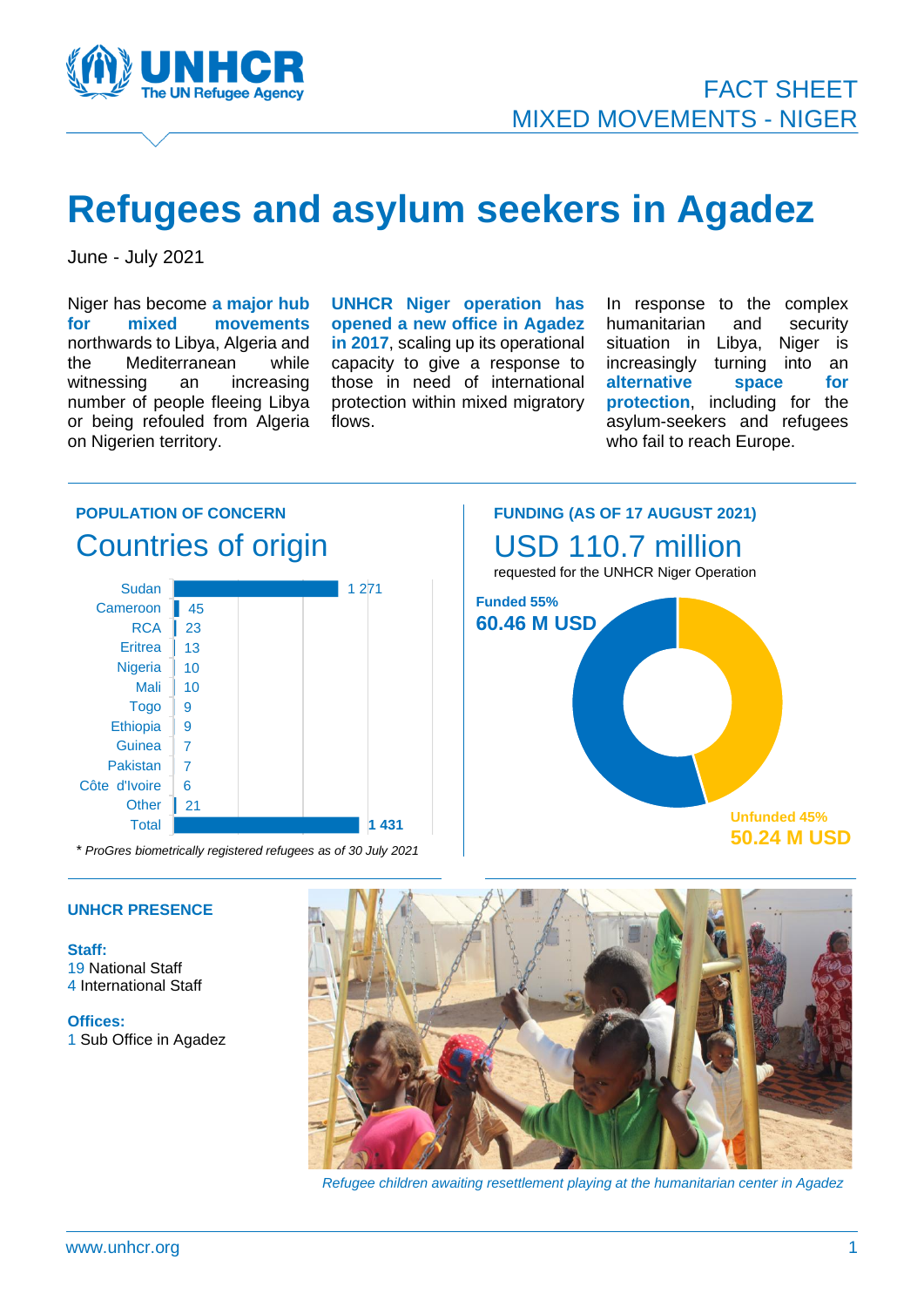

### Operational Context

Niger is situated in **a geopolitically sensitive area linking the Sahara Desert with the Sahel, and West with Central Africa**. The country has become a major hub for mixed movements northwards to Libya, Algeria and the Mediterranean while at the same time witnessing an increasing number of people fleeing Libya or being deported from Algeria on Nigerien territory.

# perational Strategy

UNHCR's main objective is to ensure that people in need of international protection have access to protection, receive assistance and have access to asylum. Therefore, UNHCR Niger invests in **the structural strengthening of the Nigerien asylum system** and implements **all the needed activities to support and assist beneficiaries in the region.** Moreover, UNHCR gives assistance to people under its mandate and aims to find durable solutions, such as resettlement, local integration, or voluntary return to the country of origin if the security conditions allow. Complementary legal pathways, such as family reunification, study visa or humanitarian evacuations are also examined.

As of 30 July 2021; UNHRC and its partners has identified and biometrically registered **1,431 individuals** in need of international protection. 89% of the population under UNHCR mandate in Agadez are Sudanese nationals. 45% of the entire population have a refugee status obtained in Niger or elsewhere while 55% are asylum seekers; 64% are men, 9% are women and 27% are children under the age of eighteen.

The most vulnerable are currently hosted in **6 guesthouses in Agadez** when they receive protection response and assistance while the other are hosted in the **Humanitarian Center** built in the outskirt of the city.

UNHCR and its partners provide meals, water, sanitation, health, education and all services for each refugee and asylum seeker living in the guesthouses, the Humanitarian Center, and the most vulnerable living in the host community.

## Main Activities

#### **Protection**

- UNHCR and its partner APBE conducted 202 awareness-raising sessions (reaching 575 individuals including 219 women and 356 men) on a variety of topics, including peaceful coexistence, personal and environmental hygiene, community coexistence within the Humanitarian Center, and preventive measures against the spread of Covid-19.
- UNHCR continues to strengthen a proactive cooperation with the regional authorities in Agadez managing to increase the presence of the competent authorities, notably the General Directorate of Civil Status, Refugees and Migration (DGEC-RM) / Ministry of Interior responsible for Refugee Status Determination (RSD).
- UNHCR, IOM and the Government of Niger continue their partnership for the identification and referral of persons of concern under UNHCR mandate.
- UNHCR Persons of concern (PoCs) continue to be expelled from Algeria. During the last reporting period, 51 persons of concern have been taken in charge by UNHCR and 22 of them are still in Agadez where they receive international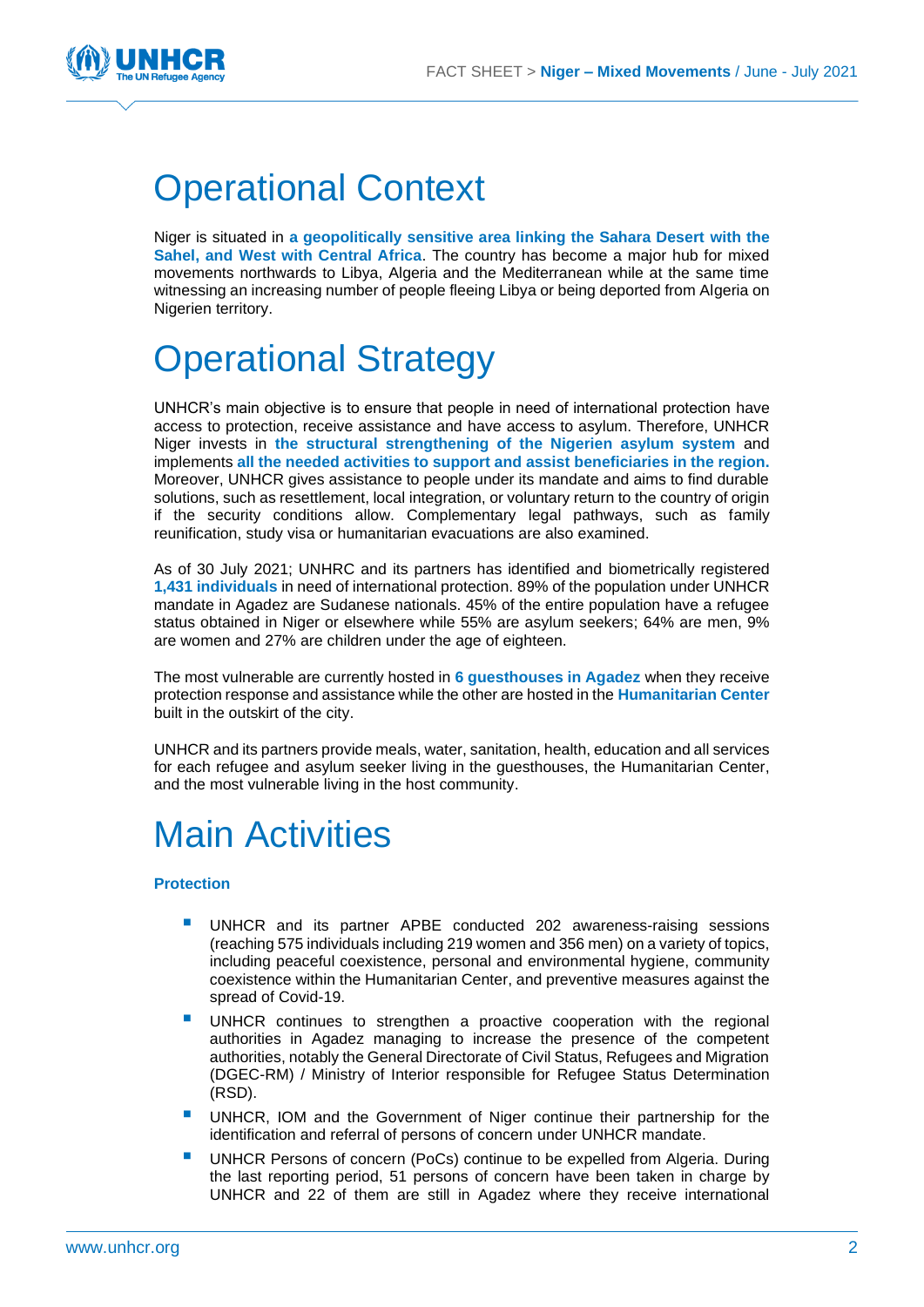

protection and assistance. Since January 2021, 13,602 people of whom 8,858 Nigeriens (65%) were expelled from Algeria.

#### **Education**

- UNHCR and its partner INTERSOS continue the implementation of education activities to support refugees' children hosted in the guesthouses in Agadez. Once finalized transitional classes to learn French, these children are registered in the public education system fully integrating the host population.
- Moreover, INTERSOS and COOPI continue to provide unformal education and assistance to the minors hosted within the Humanitarian Center, which are still not schooled, including minors under the age of 6. They have provided several sessions of introduction to mathematics, reading, drawing, motricity and sport activities, etc.
- COOPI also organized 281 sessions of recreational and cultural activities (music, dance, card games, checkers, volleyball, soccer, gymnastics, etc.). These activities reached 1,173 people, including 272 women, 361 men, 309 girls and 231 boys. INTERSOS reached 2,263 individuals through 159 psychosocial sessions.
- UNHCR, through its partners COOPI and INTERSOS, organized several awareness sessions on health (nutrition and child growth, malaria, diarrhea in children, COVID-19), peaceful coexistence, violence against children, violent games and the participation of unaccompanied minors in social cohesion activities and in various meetings. Through these activities COOPI has reached 1,860 persons while INTERSOS reached 221persons.

#### **Health & Mental Health**

- UNHCR Niger provides first and second medical assistance to all PoCs hosted in Agadez through the partnership with APBE. Medical consultations, medical referrals to public health structures. From June to July, APBE conducted 3,046 medical consultations; 80% of those consulted were refugees, among which 74 serious cases were referred to the regional hospital and 10 to the Mother and Child Health Center of Agadez. The implementing partner APBE also provides reproductive health services for women of childbearing age as well as malnutrition management services for children.
- APBE continues to conduct collective and individual awareness sessions on compliance with drug prescriptions, malaria prevention, family planning, food hygiene and prevention against COVID-19 within the Humanitarian Center and the Public Health Center in the city of Agadez. Thus, 1,860 refugees and members of the host community, including 895 women, 760 men and 250 children have been reached.
- UNHCR, through its implementing partner COOPI, provides psychological and psychiatric support to all refugees and asylum seekers in distress or showing symptoms of trauma experienced in their countries of origin or in their first host countries. From June to July 2021, COOPI conducted 94 counseling sessions for 50 men, 33 women, 8 boys and 3 girls. In addition, 71 people were received for psychiatric consultations while 83 follow-ups were conducted. In addition, COOPI provided psychological follow-up to 131 people.

#### **Food Security and Nutrition**

UNHCR Niger in Agadez provides PoCs within the Humanitarian Center as well as in the guesthouses with 3 meals per day. Specific dietary needs are taken in charge and followed-up by the implementing partners COOPI and APBE.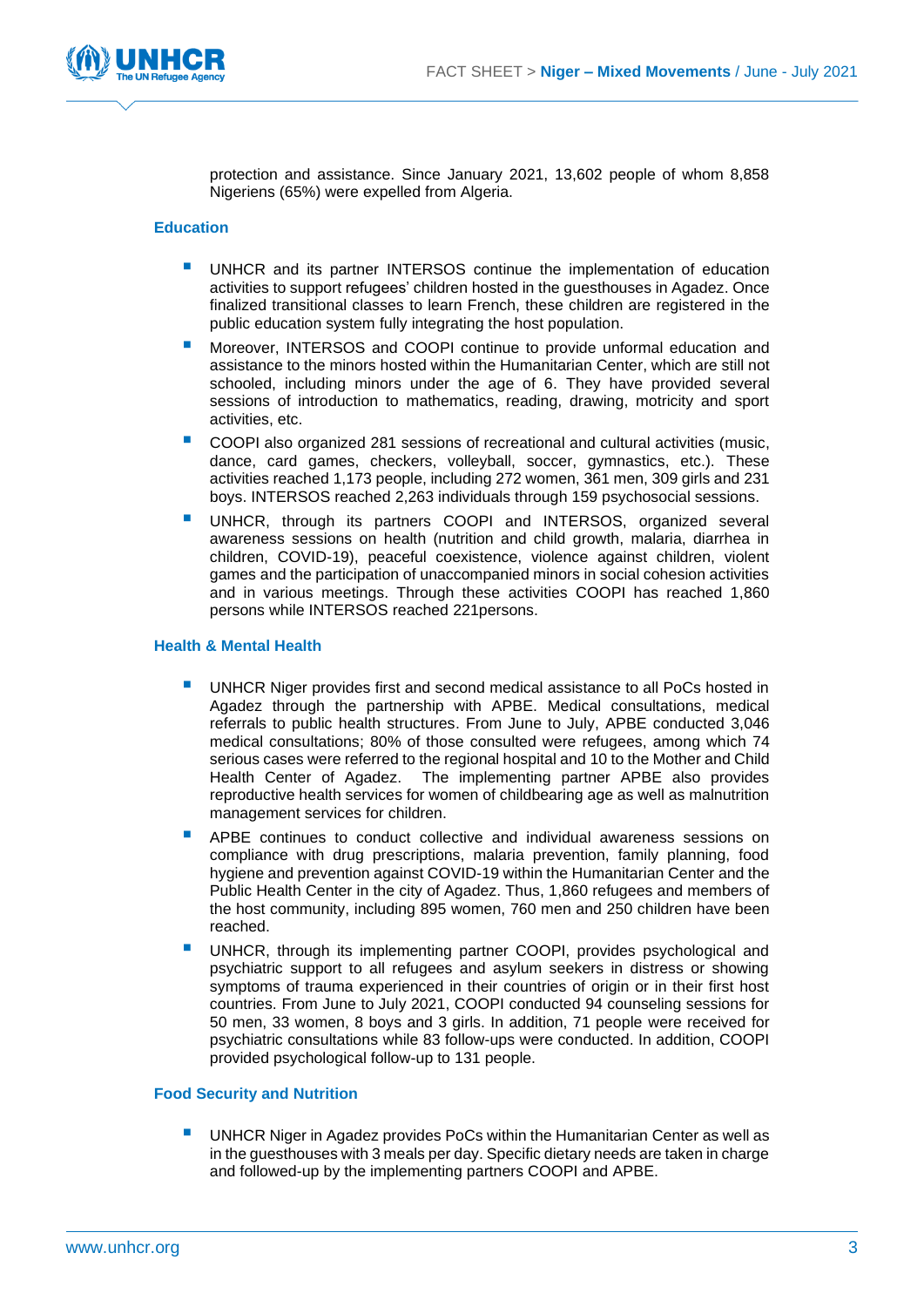

During the month of June and July 2021, UNHCR, through its partners, has provided necessary meals for the entire PoCs population (1,431 individuals), namely an average number of 4,293 meals per day.

#### **Water, Sanitation, Shelter and NFIs**

- UNHCR has constructed a Humanitarian Center built several kilometers outside of the city of Agadez. This facility was equipped with over 330 refugee housing units (RHU), WASH and latrines system, community spaces and offices for staff working on the site. Due to a massive fire occurred in January 2020, the 80% of refugee housing units has been destroyed or damaged. UNHCR has immediately reacted by relocating all the vulnerable households within 6 guesthouses in the city of Agadez and is currently implementing the construction of 200 new durable and semi-permanent structures and a permanent water pipeline supply.
- During the month of June and July, UNHCR population of concern in Agadez faces many difficulties related to water shortage due to the hot season and the increased need of water. Hence UNHCR and its implementing partner APBE has proceeded to the renewal of the hydraulic network of the Humanitarian Center through the installation of new water storage tanks

#### **Community Empowerment and Self-Reliance**

- UNHCR continues to work on the implementation of the new Food Strategy within the Humanitarian Center, to reinforce self-reliance through CBI (cash-based Intervention).
- UNHCR has reestablished several refugee engagement committees, such as Child Protection and Site Pacific Coexistence, within the Humanitarian Center as well as others have been established within the guesthouses in Agadez.

#### **Durable Solutions**

UNHCR Niger promotes access to solutions (asylum, readmission, repatriation, regularization of stay) for the different groups identified in the mixed movements. UNHCR Niger guarantee the follow-up of all cases of PoCs proposed for Resettlement or other Complementary Pathways in third countries: Preparation of files, eligibility procedures, request of laissez-passer to the Government for PoCs on departure, transfer to Niamey pre-departure, medical screening procedures, etc.

### **Financial Information**

#### **Special thanks to the donors who have participated to UNHCR's response in Agadez**

Italy ׀ RDPP NA ׀

### **Donors who have contributed to UNHCR's response in Niger<sup>1</sup>**

African Development Bank Group | Canada | Education Cannot Wait | France | European Union | Germany | Italy | Japan | Luxembourg | Monaco | Spain | United States of America | Other Private Donors

#### **Other softly earmarked contributions<sup>2</sup>**

United States of America 33 million | Germany 17.7 million | Private donors Austria 6.2 million | Canada 5.6 million | Private donors Germany 3.1 million | Japan 2.9 million | France 2.8 million Holy See | Iceland | Luxemburg | Malta | Norway | Private donors